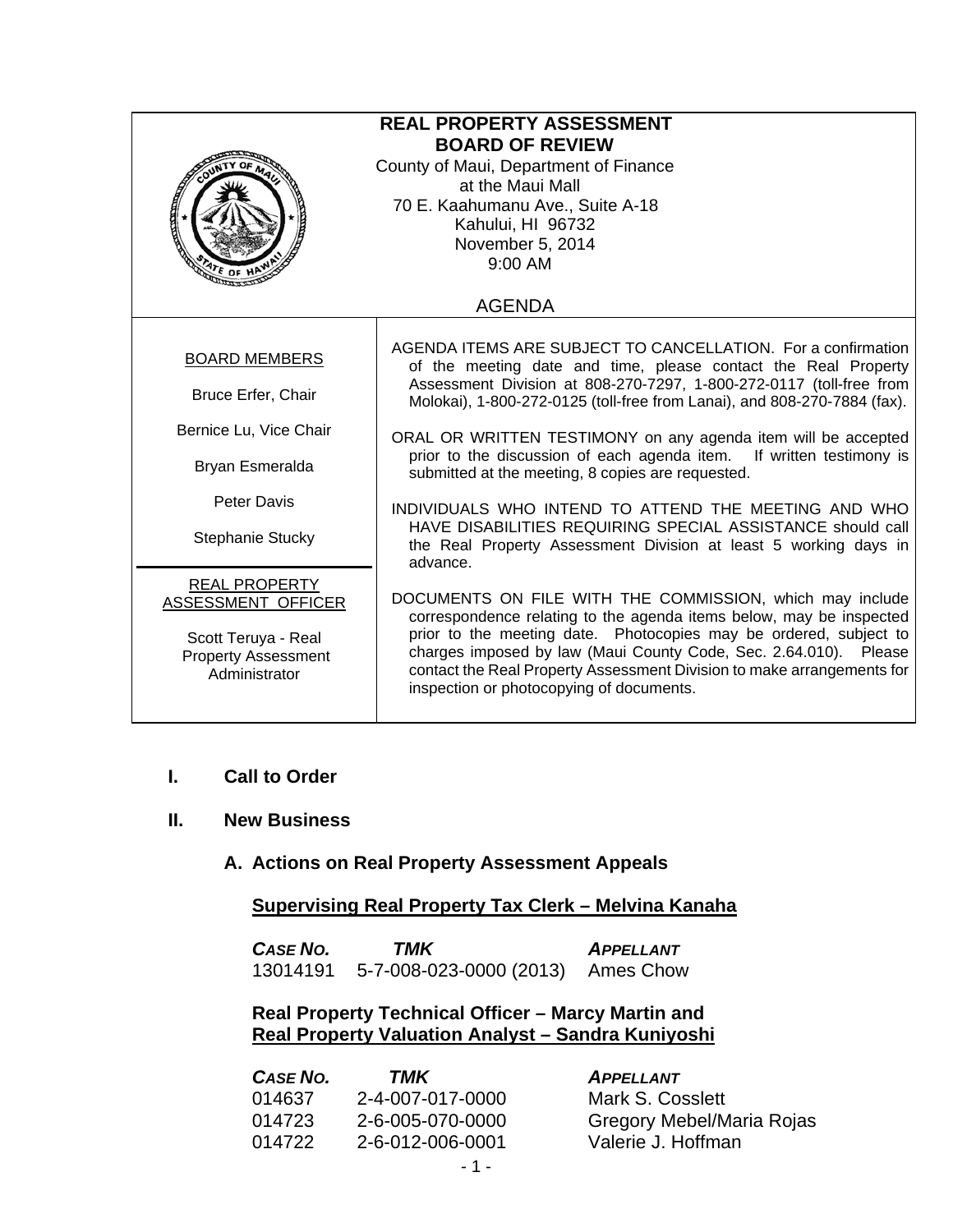# **Real Property Appraiser – Kari Stockwell**

| CASE NO. | TMK              | <b>APPELLANT</b>                     |
|----------|------------------|--------------------------------------|
| 015084   | 4-2-001-024-0116 | Lothar & Olivia Motschenbacher Trust |

### **Real Property Appraiser – Lewis dela Cruz**

| CASE NO. | TMK              | <b>APPELLANT</b>                  |
|----------|------------------|-----------------------------------|
| 014515   | 2-1-008-070-0040 | Oversea Lion Company Ltd          |
| 014531   | 3-9-005-008-0008 | Kenneth J./Cynthia L. Constantine |

# **Real Property Appraiser – Scott Wells**

| CASE NO. | TMK              | <b>APPELLANT</b>                    |
|----------|------------------|-------------------------------------|
| 014635   | 2-1-008-119-0111 | Joseph M. Polito                    |
| 014712   | 5-1-006-127-0000 | <b>MKK IWI LLC</b>                  |
| 014922   | 5-1-007-028-0000 | Stephen Herbert Kaelber Trust       |
| 014707   | 5-4-004-020-0000 | <b>Gail M Miyamoto Living Trust</b> |
| 014651   | 5-4-009-043-0000 | <b>Woodruff Family Trust</b>        |
| 014662   | 5-4-011-001-0000 | John M. Duggan                      |
| 015113   | 5-6-004-055-0010 | <b>Two Goldens Trust</b>            |
| 015114   | 5-6-004-055-0040 | John Wayne Scriver                  |
| 014916   | 5-7-004-025-0000 | James W. Austin Trust               |
| 014955   | 5-8-003-009-0000 | Henrietta Kamoku Estate             |
| 014958   | 5-8-003-016-0000 | Henrietta Kamoku Estate             |

### **Real Property Appraisal Supervisor – Joshua Poouahi**

| CASE NO. | TMK              | <b>APPELLANT</b>                  |
|----------|------------------|-----------------------------------|
| 014879   | 2-5-005-063-0000 | David R. Spee                     |
| 014831   | 3-8-066-035-0000 | Opala LLC                         |
| 014920   | 3-9-001-016-0000 | Piilani Promenade North           |
| 014943   | 3-9-001-170-0000 | Piilani Promenade South           |
| 014941   | 3-9-001-171-0000 | Piilani Promenade South           |
| 014570   | 4-4-014-006-0202 | David & Laura Merage Family Trust |
| 014884   | 4-4-014-006-0035 | Honua Kai                         |
| 014882   | 4-4-014-006-0046 | Honua Kai                         |
| 014885   | 4-4-014-006-0120 | Honua Kai                         |
| 014892   | 4-4-014-006-0162 | Honua Kai                         |
| 014896   | 4-4-014-006-0325 | Honua Kai                         |
| 014918   | 4-4-014-006-0331 | Honua Kai                         |
| 014919   | 4-4-014-006-0339 | Honua Kai                         |
| 014923   | 4-4-014-006-0347 | Honua Kai                         |
| 014924   | 4-4-014-006-0350 | Honua Kai                         |
| 014925   | 4-4-014-006-0355 | Honua Kai                         |
| 014899   | 4-4-014-006-0361 | Honua Kai                         |
| 014928   | 4-4-014-006-0384 | Honua Kai                         |
| 014901   | 4-4-014-006-0390 | Honua Kai                         |